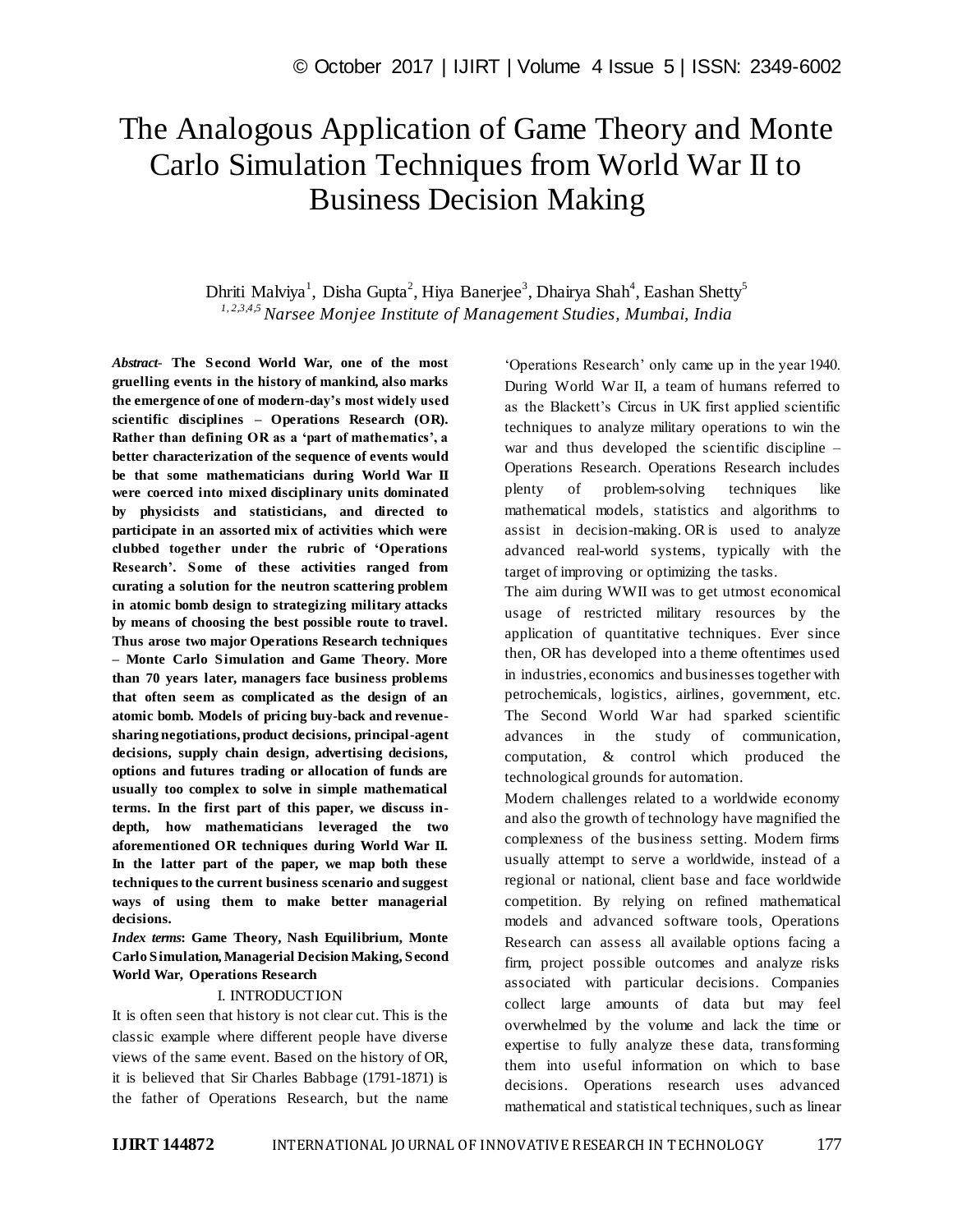programming and regression analysis, to help organizations make the most of their data. Through detailed analysis of the data, operations research analysts can help uncover options that lead to higher profits, more-efficient operations and less risk.

Business managers who find that projects always seem to run late, cost overruns are all too common, and actual results are not even close to projections may sometimes feel the need to use methods akin to those used in the design of the atomic bomb. So they created a wholly new approach -- plugging in indiscriminately chosen numbers into the equations and scheming the results. This new approach came to be known as the 'Monte Carlo Simulation' approach. Though the scientists during WWII solely checked thousands and trillions of combos of numbers, by sampling random numbers to hide the various dimensions of the matter, and analyzing the results with statistics, they were ready to create excellent predictions -- and in fact guide the design of an atomic bomb that ultimately ended WWII. Similarly, the 'Theory of Games' also known as 'Game Theory' originated to solve problems like finding the best route for military attacks and making strategic military decisions. Today, the application of Game Theory has scaled from just military decisions to crucial managerial decisions in the competitive corporate world.

Research Objectives:

- 1. To discuss the following applications of Game Theory and Monte Carlo Simulation:
	- (i) Historical applications (World War II)
	- (ii) Current applications (in the business scenario)
- 2. Under Game Theory, to enunciate the uses of the following types of strategies in various business applications and managerial decision making:
	- (i) Zero-sum Games
	- (ii) Dominance Strategy and Pay-off Matrices
	- (iii) Nash Equilibrium and Prisoner's Dilemma
- 3. To similarly enunciate the uses of Monte Carlo Simulation in various business applications and managerial decision making particularly in making complex product decisions.

Methodology:

We carried out our analysis in two stages:

Stage 1: Analysing the use of Monte Carlo Simulation and Game Theory in World War II

Stage 2: Mapping both the techniques and their uses to the modern world and managerial decision making.

Methods used:

I. Game Theory

(i) Zero-sum Games:

In Zero-sum games, most instances involve repetitive solution. The winner receives the entire amount of payoff which is contributed by the loser. Therefore, two-person zero-sum games are simply those games which involves only two players where one person's gain is exactly balanced by the other person's loss. Thus, we obtain a sum of zero when adding up the total gains and subtracting the total loss.

We analyze a two-person zero-sum game with a simple mathematical description of a game, the strategic form.

The strategic form of a two-person zero-sum game is given by a triplet  $(X, Y, A)$ , where

- $\bullet$  X being a nonempty set, the set of strategies of Player I
- $\div$  Y being a nonempty set, the set of strategies of Player II

 $\triangleleft$  A being a real-valued function defined on  $X \times Y$ (Thus,  $A(x, y)$  is a real number for every  $x \in X$  and every  $y \in Y$ .)

Meaning, suppose Player I chose  $x \in X$  and Player II chose  $y \in Y$  concurrently, and each player oblivious of the choice of the other.

The amount Player I could win from Player II will belong to the set  $A(x, y)$ . If  $A < 0$ , Player I will lose this amount. Therefore,  $A(x, y)$  indicates the winnings of Player I and the losses of Player II. The maximin value of a player is the largest value that the player can be sure to get without knowing the actions of the other players. The minimax value of a player is the smallest value that the other players can force the player to receive, without knowing his actions.

Encounters where we obtain the same maximin and minimax values, the outcome is called an equilibrium outcome and we obtain a saddle point. Thus, when the maximin and minimax are said to be in equilibrium, the outcome associated with them is called a saddle point.

(ii) Nash Equilibrium

The Nash Equilibrium is a concept of game theory where the optimal outcome of a game is one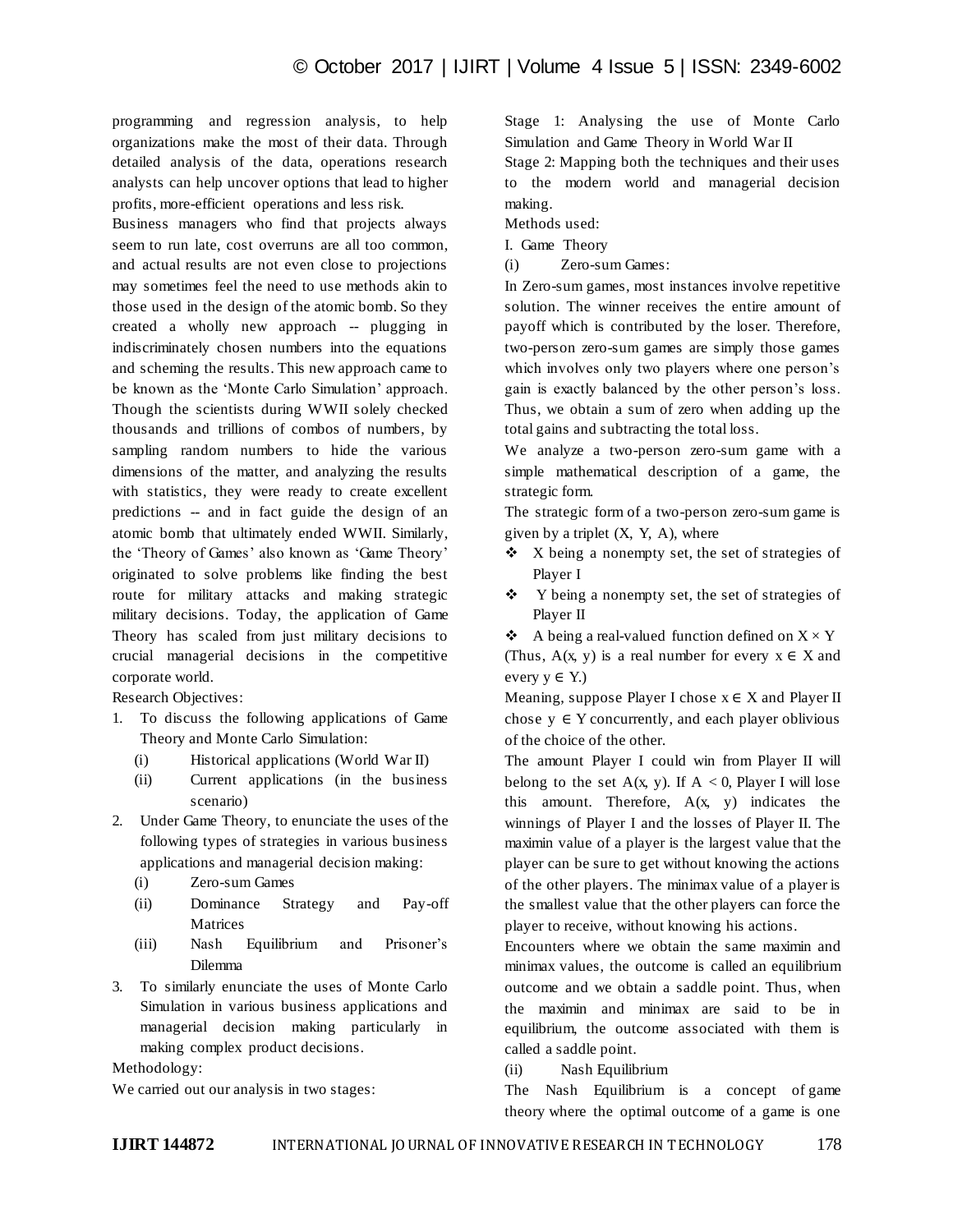where no player has an incentive to deviate from his chosen strategy after considering an opponent's choice.

(iii) Dominance Strategy & Pay-off Matrix

In game theory, strategic dominance (commonly called simply dominance) occurs when one strategy is better than another strategy for one player, no matter how that player's opponents may play.

A strategy is said to be weakly dominated if there exists some other strategy for a player which is possibly better and never worse, yielding a higher payoff in some strategy profile and never yielding a lower payoff.

An iterated-dominance equilibrium is a strategy profile found by deleting a weakly dominated strategy from the strategy set of one of the players, recalculating to find which remaining strategies are weakly dominated, deleting one of them, and continuing the process until only one strategy remains for each player.

A payoff matrix is defined as a visual representation of all the possible outcomes that can occur when two people or groups have to make a strategic decision. The decision is referred to as a strategic decision because each decision maker has to take into consideration how their choice will affect their opponent's choice and how their opponent's choice will affect their own choice. The payoff matrix illustrates each possible strategy that one side can choose, as well as every combination of outcomes that are possible based on each opponent's choice.

## II. MONTE-CARLO SIMULATION

Monte Carlo simulation is a mathematical technique that helps to assess risk in decision making and in financial analysis. The technique is widely used by professionals in fields such as finance, project management, manufacturing, engineering, research and development, insurance and many more.

Phases of the simulation process:

- 1. Definition of the problem and statement of objectives
- 2. Construction of an appropriate model
- 3. Experimentation with the model constructed
- 4. Evaluation of the results of simulation Analysis:

STAGE 1: Analysing the OR techniques used at different instances during the Second World War

I. Game Theory

(Strategies curated and applied during WWII particularly in the Battle of the Bismarck Sea)

The Battle of the Bismarck Sea took place in the South West Pacific Area during World War II in 1943 when aircraft of the U.S. Fifth Air Force and the Royal Australian Air Force attacked a Japanese convoy carrying troops to New Guinea. This part of the paper talks about the fundamental concepts of Game Theory like the two-person zero-sum game and some Nash Equilibrium dominance ideas as well as the strategies applied to the Battle of the Bismarck Sea based on the actual military operation.

The Japanese Admiral, Imamura, who was the commander of the Japanese Navy ordered for reinforcements to be delivered to Japanese soldiers fighting in Papua New Guinea. The struggle for Papua New Guinea had reached a critical stage as only two routes were available for the Japanese to choose between —either the Northern route, through the Bismarck Sea, or the Southern route, through the Solomon sea.



# *Figure 1: Red area represents Japanese control and blue area represents U.S. control.*

This was a two-person zero-sum game. General Kenney, commander of the U.S. Air Force, was aware of all the routes available to the enemy troops. If he could predict the Japanese's move correctly and sent his planes toward the route, then the U.S. Army would have more days to bomb the Japanese. Thus, the "payoffs" here were the number of days the U.S. had to bomb. Since each country had equal number of days, both U.S. and Japan had same amount of payoffs. In this paper, we will be using positive number to represent the payoff for U.S. and negative number to show the payoff for the Japanese. In the next section, we will talk about how twoperson zero-sum games with a saddle point can be applied to the Battle of the Bismarck Sea. For zerosum games without a saddle point, we will consider them to be possible future work directions.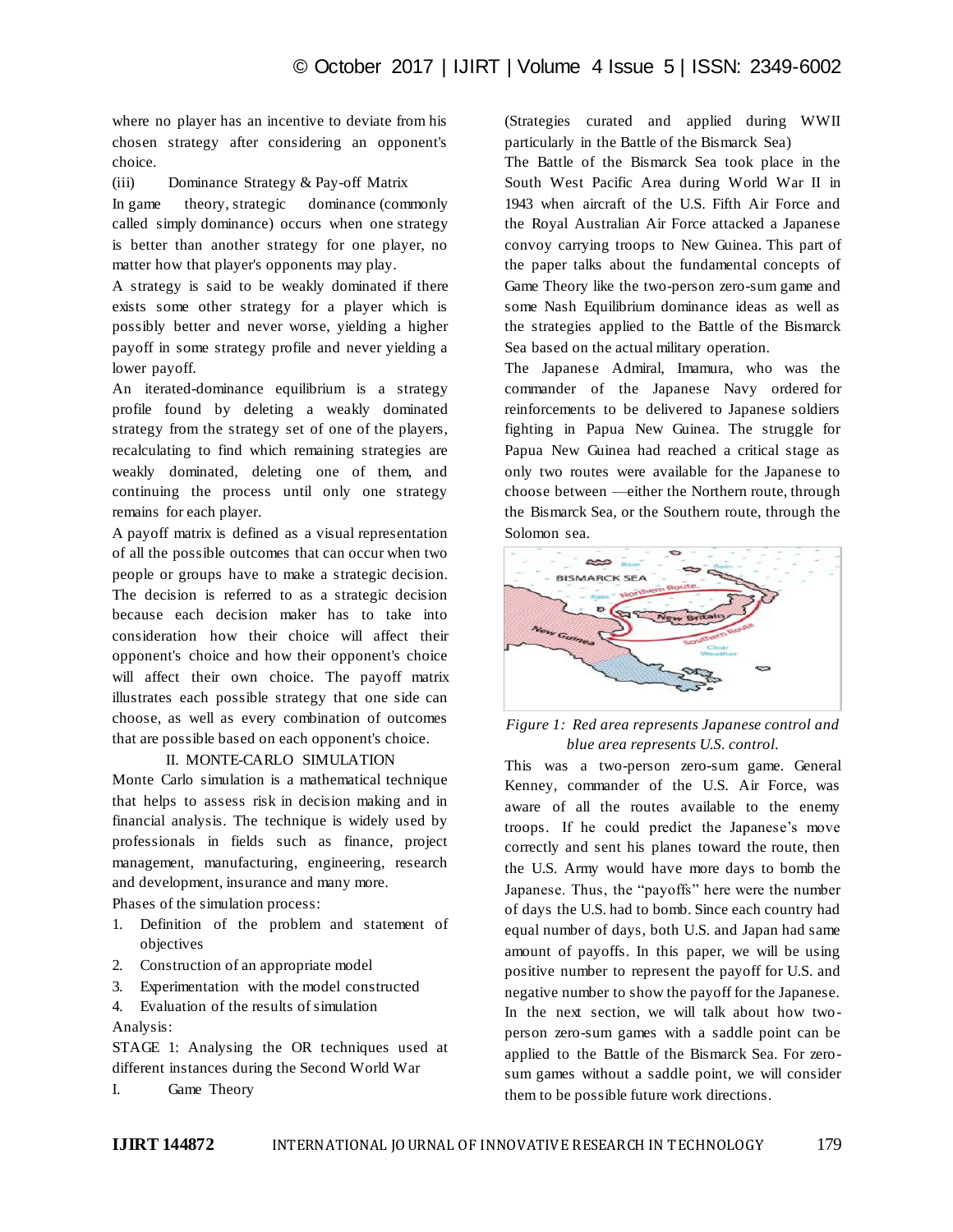## Analysis of the Battle of the Bismarck Sea

The United States military doctrine of decision states that decisions are made by the military commander either based on enemy capabilities or on enemy intentions. In the Battle of the Bismarck Sea, General Kenney's decision was made based on the enemy capabilities, that is, everything the Japanese Admiral could do to oppose him. General Kenney employed the use of a five-step process called Estimate of the Situation to make his decision.

## *Step 1. The mission*

As per the orders given by the Supreme Commander General MacArthur, the mission required General Kenney to cut off and expose maximum annihilation on the Japanese reinforcements convoy

## *Step 2. Situation and Courses of Action*

The general situation was of common knowledge to both the admirals. However, there was a determining factor pointed out by General Kenney's staff. The bad weather was predicted to appear in the north, accompanied by the poor visibility which would directly limit the number of bombing days for the U.S. to only two days. On the other hand, the south would enjoy the perks of the good weather and visibility which would grant them with greater payoffs, that is, more number of days for bombing. For Japanese troop, it would take three days to get to the final destination no matter which route its commander choose.

# *Step 3. Analysis of the Opposing Courses of Action*

Since each commander had two alternatives to choose from, there were a total of four possible clashes that could potentially arise.



Scenario 1.

•General Kenney was to concentrate most of his aircraft along the Northern route

•the Japanese Navy were considered to take the Northern route

•a total of two days of bombing due to the poor visibility



#### Scenario 2.

•General Kenney was to concentrate most of his aircraft along the Northern route

•the Japanese Navy were considered to take the Southern route

•Since the reconnaissance was limited along the Southern route, the Japanese convoy could be missing 4 during the first day, allowing only two days of bombing



#### Scenario 3.

•U.S. Air Force was to be located along the Southern route

•Japanese Navy were to take the Northern route •Due to the poor visibility and the low-level of reconnaissance, the Japanese would be missed for two days, allowing for only one day of bombing



# Scenario 4

•U.S. Air Force were to take the Southern route •Japanese Navy were to take the Southern route •Due to the good visibility, General Kenney could have three days of bombing

Step 4. Comparison of Available Courses of Action The Japanese Admiral desired the minimum exposure to bombing while General Kenney sought a conflict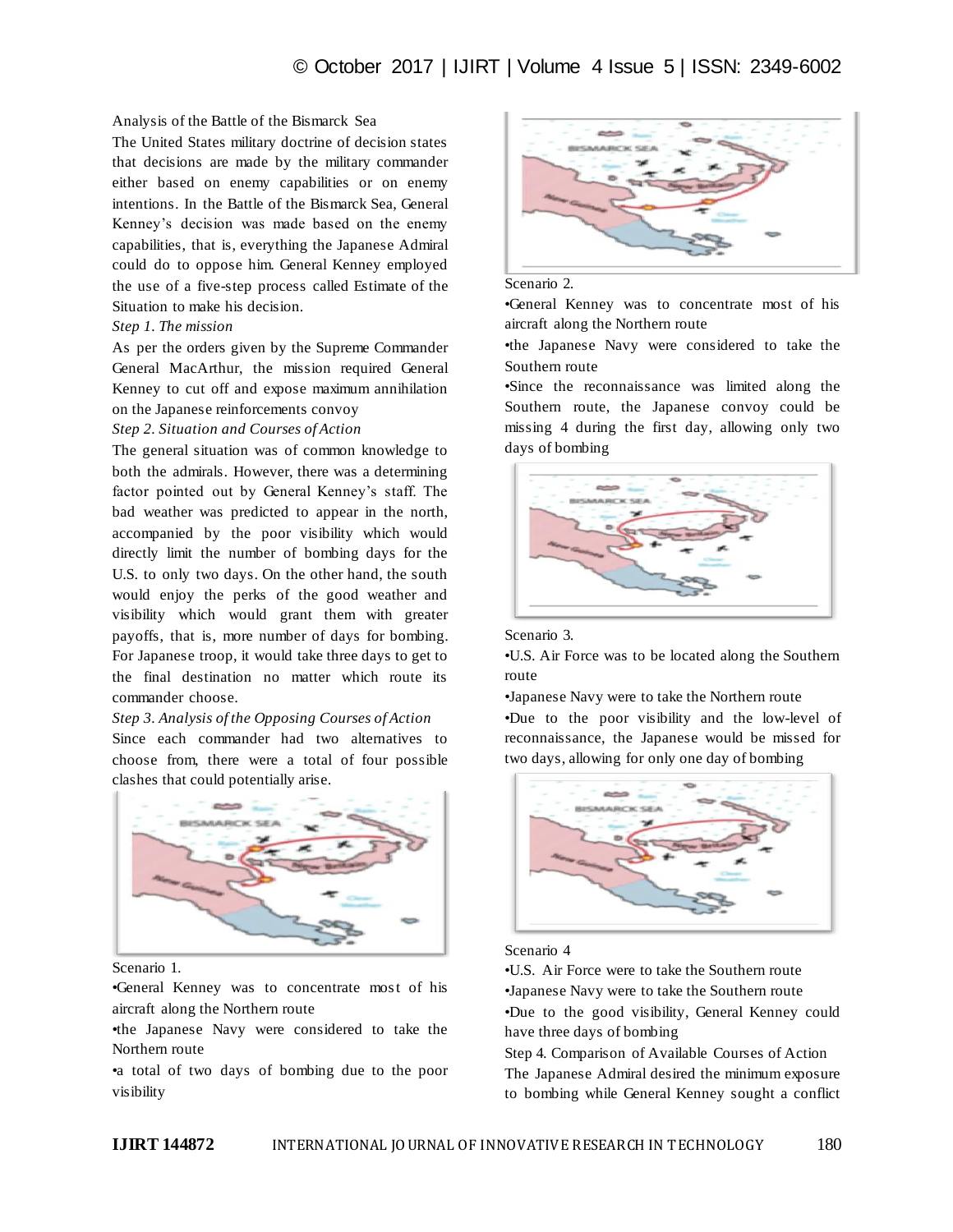that provided him with the maximum time of bombing. But neither could determine the outcome of the battle based solely on their own decision.

Thus, all possible conflicts in this battle were converted into the following matrix form.

- $\triangleright$  the rows list Kenney's strategies
- $\triangleright$  the columns list the Japanese strategies
- $\triangleright$  the number at each intersection represents the number of days of bombing

|                      |                    | Japanese strategies |                    |  |
|----------------------|--------------------|---------------------|--------------------|--|
|                      |                    | \$1-Northern route  | \$2-Southern route |  |
| Kenney<br>strategies | \$1-Northern route | 2 days              | 2 days             |  |
|                      | \$2-Southern route | 1 day               | 3 days             |  |

Figure 2: Matrix representation of the Battle of the Bismarck Sea

|                   |               | Japanese strategies | Minimum of row |                  |
|-------------------|---------------|---------------------|----------------|------------------|
|                   |               | $*1$                | $\frac{1}{2}$  |                  |
| Kenney            | *1            | 2 days              | 2 days         | 2 days (maximin) |
| strategies        | $\frac{1}{2}$ | 1 day               | 3 days         | 1 day            |
| Maximum of column |               | 2 days<br>(minimax) | 3 days         | w                |

Figure 3: Strategic form representation

In order to acquire as many days of bombing possible, General Kenny ensured his outcome to be greater than or equal to the minimum number in any row. To represent this, we put the minimum values of each row into that extra column. It is clear from the matrix that if Kenney stayed with the Northern route, he guaranteed two days of bombing. If Kenney stayed with the Southern route, a situation may present itself where he would be allowed one day of bombing. Based on the doctrine that a commander makes his decision on the estimation of the enemy's capability, Kenney would definitely select to search the Northern route, as it gave the greatest promise of success. This suggests that Kenney would select the maximum value within the column of minimums, that is, the maximin value -2.

As for the Japanese Admiral, we put the maximum values of each column in that extra row, as he would want to minimize his exposure to bombing, so he would take into account the worst situation that

would occur by checking numbers in each column. We understand from the matrix that if Admiral stayed with the Northern route, he would have a max of two days of bombing and if he stayed with the Southern route, he might be exposed to a three-day bombing. Therefore, the Admiral would select the minimum value within the row of maximums, that is, the minimax value -2.

# Step 5. The Decision

Based on our analysis from the perspective of game theory, both General Kenney and Japanese Admiral would choose the Northern route. It was not surprising that the actual outcome was identical to the one we predicted here. In the Battle of the Bismarck Sea, General Kenney finally decided to put his reconnaissance along the Northern route. The identical results were not a coincidence. We saw earlier that when both players yield the same outcome, the outcome is called saddle point. There are two reasons which support why players in a zerosum game should choose a strategy associated with a saddle point-

- i. a player's security level is maximized by choosing the saddle point
- ii. a player will keep the other player from maximizing his security level by choosing the saddle point

The concept of saddle point leads brings us to the role that Nash Equilibrium played in the Battle of the Bismarck Sea. Overall, an individual can receive no incremental benefit from changing actions, assuming other players remain constant in their strategies. A game may have multiple Nash Equilibria or none at all. In the Battle of the Bismarck Sea, neither Kenney nor Admiral had a dominant strategy as their choices were not dependent on the other. The payoff table in Figure 2 shows that Kenney would have chosen the Northern route irrespective of the Admiral's choices. On Admiral's side, he would have chosen North route if he thought Kenney would choose the Southern route, and he would be indifferent between choices if he thought Kenney would choose the Northern route. However, we can use the concept of "weak dominance" to find a possible equilibrium.

Weak-dominance equilibrium can be acquired by deleting all the weakly dominated strategies of each player. Here, it can be seen that the Admiral's choice to go South is weakly dominated by the choice of going north, because his payoff of going north was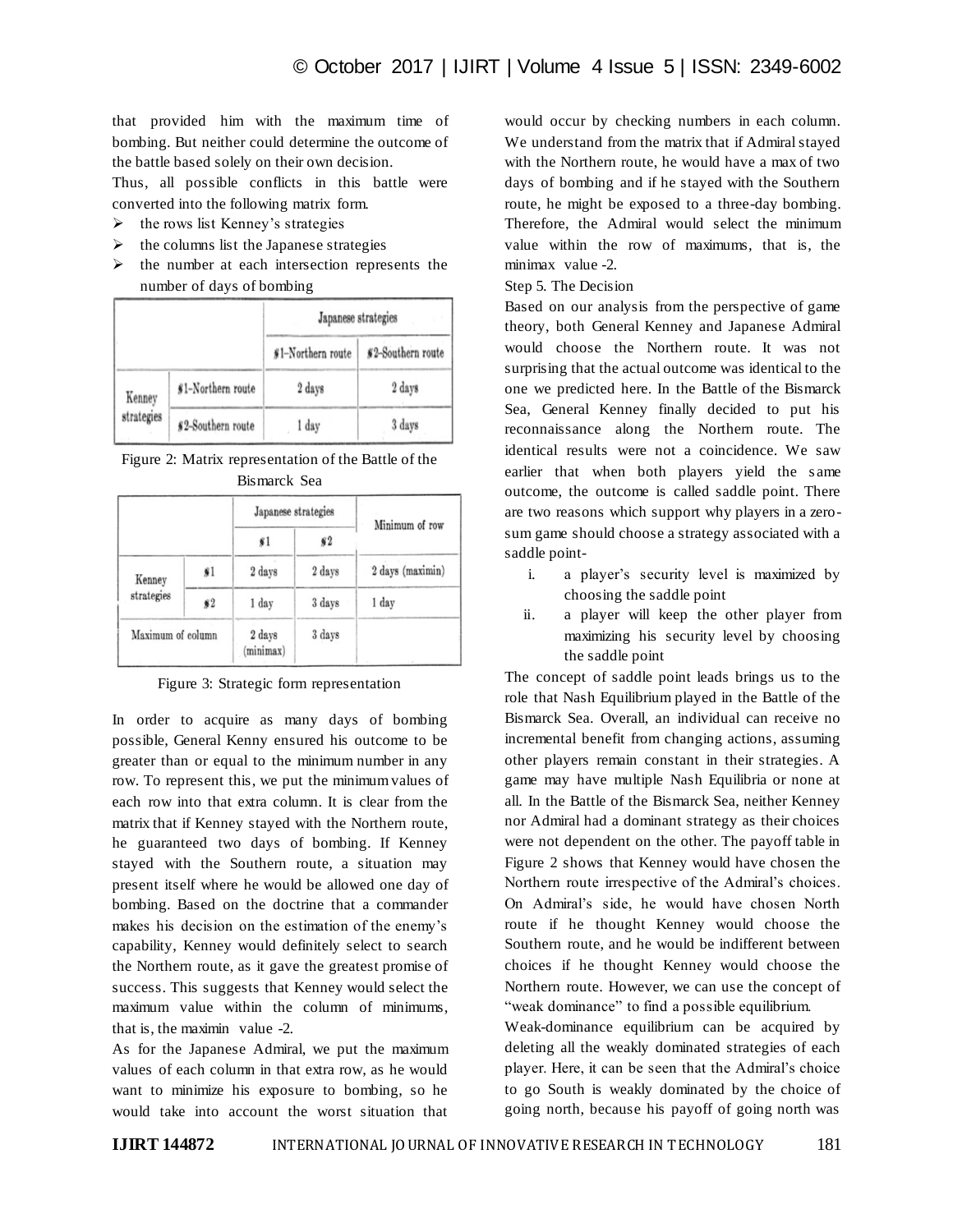not smaller than his payoff of going south. However, there was no weakly dominated strategy for Kenney. We now go further to the discussion of the idea of the iterated-dominance equilibrium.

When applied to the Battle of the Bismarck Sea, the iterated-dominance equilibrium implies that Kenney believes that Admiral will choose the North route since it is weakly dominant. After taking one scenario out of consideration, Kenney has a strongly dominant strategy: to go north so that he would achieve payoffs strictly greater than results if he would go south.

Therefore, the strategy (North, North) was an iterated-dominance equilibrium, which was the actual outcome of the Battle

# **II. Monte Carlo Simulation**

(Technique curated and used for World War II's neutron- scattering problem in atomic-bomb design) The Monte Carlo Simulation was first conceived during the World War II by scientists John Von Neumann and Stanislaw Ulam. These two scientists were working intensively on the Manhattan project and they were given the task of modelling what would happen in a chain reaction in a highly enriched uranium. For this, they couldn't afford to have actual results deviate greatly from the projections carried out by them. The scientists had to resort to numerical methods since the "neutron diffusion" model was too complex to describe and solve with algebraic equations. This consisted of plugging in different numbers into equations and then calculating their results. Thus, arose a simulation technique known as the Monte Carlo Simulation technique.

It all started when numerous technicians and scientists were working on the first electronic general purpose computer named the ENIAC - Electronic Numerical Integrator and Computer. It was originally designed to calculate artillery firing tables for the United States Army. But John thought that the computer could do more than mere computation of firing tables. Even though the model created by John for the computer was relatively simple, the simplifications were taken into account and the extrapolated results were cause for guarded optimism about the feasibility of a thermonuclear weapon.

The Monte Carlo Simulation is best explained by the example discussed by John in his letter to Robert Richtmyer which included a detailed outline of a possible statistical approach to solving the problem of neutron diffusion in fission able material.

―Consider a spherical core of fissionable material surrounded by a shell of tamper material. Assume some initial distribution of neutrons in space and in velocity but ignore radiative and hydrodynamic effects. The idea is to now follow the development of a large number of individual neutron chains as a consequence of scattering, absorption, fission, and escape.

At each stage a sequence of decisions has to be made based on statistical probabilities appropriate to the physical and geometric factors. The first two decisions occur at time  $t = 0$ , when a neutron is selected to have a certain velocity.. When the neutron crosses a material boundary, the parameters and characteristics of the new medium are taken into account. Thus, a genealogical history of an individual neutron is developed. The process is repeated for other neutrons until a statistically valid picture is generated."

Process of making the various decisions: To start with, the computer must have a source of uniformly distributed psuedo-random numbers. A much used algorithm for generating such numbers is the socalled von Neumann "middle-square digits." Here, an arbitrary n-digit integer is squared, creating a 2n-digit product. A new integer is formed by extracting the middle n-digits from the product. This process is iterated over and over, forming a chain of integers whose properties have been extensively studied. Clearly, this chain of numbers repeats after some point. H. Lehrner has suggested a scheme based on the Kronecker-Weyl theorem that generates all possible numbers of n digits before it repeats.



Figure 4: Extensive form description of a game tree resembling the diagram of a neutron- scattering problem in atomic-bomb design (chain reaction).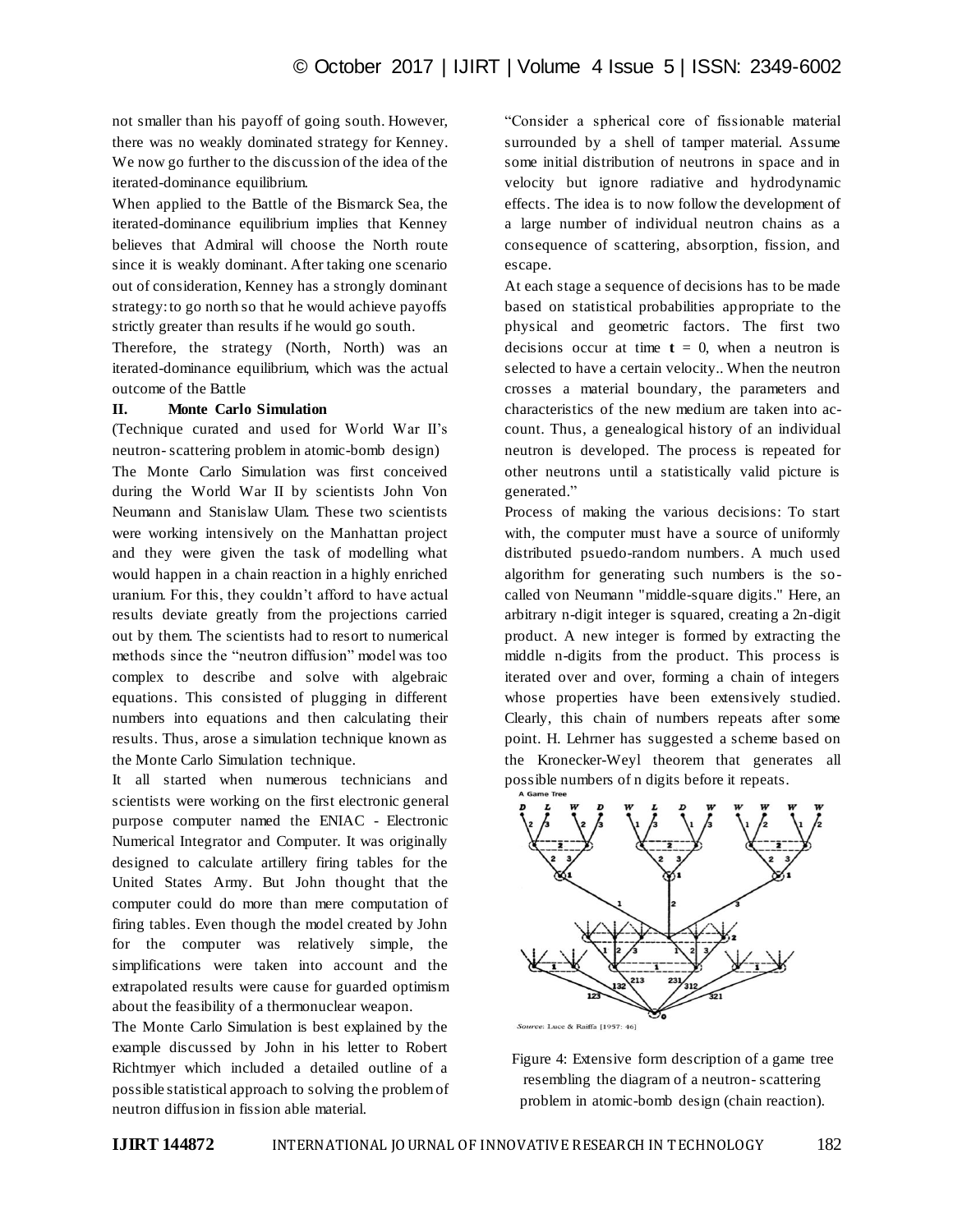Once one has an algorithm for generating a uniformly distributed set of random numbers, these numbers must be trans- formed into the non uniform distribution **g** desired for the property of interest. It can be shown that the function f needed to achieve this transformation is just the inverse of the non uniform distribution function, that is,  $f = g \, l$ . For example, neutron physics shows us that the distribution of free paths- that is, how far neutrons of a given energy in a given material go before colliding with a nucleus- 'decrease exponentially in the interval  $(0, \infty)$ . If x is uniformly distributed in the open interval  $(0,1)$ ' then  $f = -1$ **nx** will give us a non uniform distribution g with just those properties.

The Monte Carlo method is beneficial as compared to the differential equations method. For example, a neutron- velocity spectrum with various peaks and valleys is difficult to handle mathematically. For Monte Carlo one needs only to mirror the velocity spectrum in the probability distribution. Also, the Monte Carlo method is sufficiently flexible to account for hydrodynamic effects in a self- consistent way. In an even more elaborate code, radiation effects can be dealt with by following the photons and their interactions.

STAGE 2: Mapping both the techniques to the current business scenario and its application in managerial decision making:

## I. Game Theory

Game Theory is a tool that helps to predict outcomes of a group of inter-related firms where action of a single firm directly affects the pricing of the other participating players/firms.

It is ideal for situations where competitive or individual behaviors can be modeled. These situations may include:

- 1. Auctions.
- 2. Bargaining activities. e.g., union vs management, pricing buy-back and revenue-sharing negotiations
- 3. Product decisions. e.g., entry or exit markets
- 4. Principal-agent decisions. e.g., negotiations, supplier incentives
- 5. Supply chain design. e.g., capacity management, build vs out source decisions

Proper usage of the concept can help in reducing risk, yield valuable competitive insights, improve internal alignment around decisions and maximize strategic utility.

Use of different game theory strategies in different business applications:

1. Options and Futures Trading using Zero- Sum Games:

Zero-sum games work on a basic property that is the sum of payoffs to all the players will be equal to zero. Under such games one player will have a positive payoff while other will have a negative payoff. Poker and chess are the classic examples of these type of games. However, real world games are rarely zerosum games.

Options and futures trading is one of the most prominent examples of a zero-sum game scenario.

Example: Let's say a company say indigo is trading at Rs. 1000 per share. Now there is an Investor A who purchases a call option on Indigo from Investor B. A few weeks later, the share is trading at Rs. 1100 a share. The call option gives Investor A the right to purchase shares of Indigo at Rs. 1000 per share from Investor B. In such a scenario, the buyer could use the option to purchase those shares at Rs. 1000, then immediately sell those same shares in the open market for Rs. 1100. Investor A wins, because he gets to buy something for Rs. 1000 and immediately resell it for Rs. 1100. Investor B loses by the same amount, because he has something worth Rs. 1100 but has to sell it for Rs. 1000. The difference of Rs. 100 that Investor A gains is Rs. 100 that Investor B loses.

There are still few firms that approach business as a win-lose situation. A classic example is coke-Pepsi where gain of one affects the payoff of the other directly

2. Advertising Decisions using Dominance Strategy:

Example: Two companies (A and B) share a market, in which they currently make Rs 5,00,000 each. Both need to determine whether they should advertise or not. For each company advertising costs come out to be Rs 2,00,000 and captures Rs 3,00,000 from the competitor provided the competitor doesn't advertise. What should the companies do?

Let's say both the companies don't advertise, they get Rs5,00,000 each. If both advertise, both lower their gain to Rs 3,00,000. If A advertises, but B doesn't, A gets Rs 6,00,000 and B only Rs 2,00,000, and conversely if B advertises and A doesn't. The payoff pattern is shown in the following table. The rows correspond to the options of player A, and the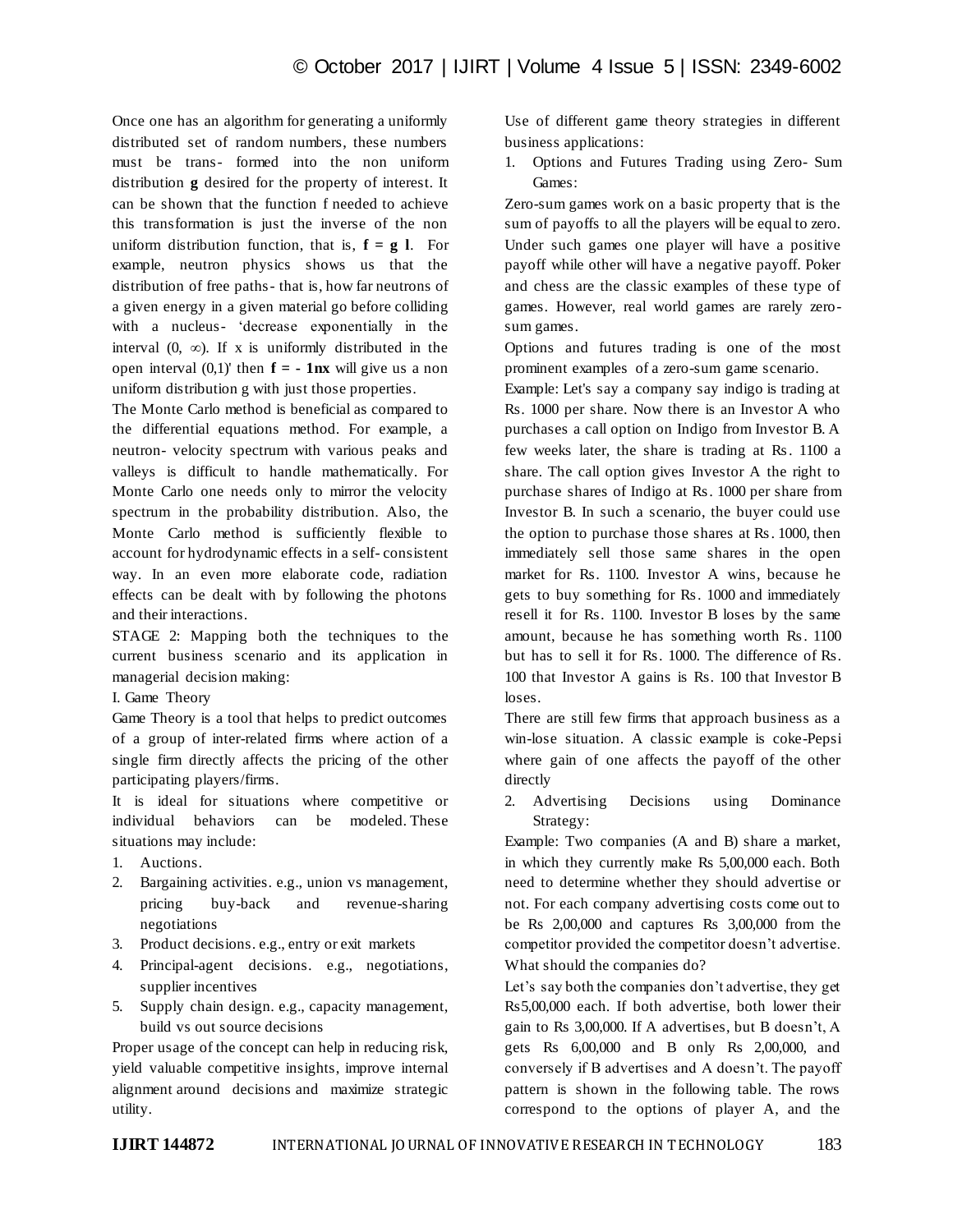columns correspond to the options of player B. The entries are payoff for A and payoff for B provided the corresponding options are chosen.

|              | <b>B</b> advertises | B doesn't |
|--------------|---------------------|-----------|
|              |                     | advertise |
| A advertises | 3.3                 |           |
| A doesn't    | 2.6                 | 5.5       |
| advertise    |                     |           |

Table 1: Pay-off matrix for advertising decision making

Now the question arises what is the best starategy for each firm? To begin with firm A, based on the matrix it should advertise as in such a case it is either at par with B (when A advertises it earns Rs 3,00,000 and even B earns 3,00,000) or doing much better than B when B doesn't advertise (A earns Rs 6,00,000 while B earns 3,00,000). Similarly, if B advertises it is either at par or much higher than A's (in case A doesn't advertise). Also, both the firms are equally better off in case neither of them advertises. Therefore, the outcome is that both the firms are either better off when one of them doesn't advertise or are doing equally well when none of them advertises or both of them advertises.

3.Pricing Structure in Duopoly/Oligopoly Using Nash Equilibrium and Prisoner's Dilemma:

The Nash equilibrium refers to a stable state in a game where no player can gain by unilaterally changing his strategy, assuming the other participants also do not change their strategies. It represents a non-cooperative game. It is very common in case of an oligopolistic market.

One example of Nash equilibrium is the very famous prisoner's dilemma. In prisoner's dilemma we have a situation with two suspects in separate rooms who are being interrogated at the same time. However, there are few conditions put forward: 1. The suspect is set free if he confesses the crime and gives up on the other suspect while the other suspect gets punished severely and 2. They receive a longer sentence if both confess their crime than if neither of them confesses.

What we can see here is that it is in the best interest of A to confess even if B confesses ( -6 is better than -10) and even if B doesn't confess (0 is better than - 1). Also, case of B is similar to case of A as if B confesses then it is better than either of the case. Therefore, in the given situation we expect both

player 1 and player 2 to confess as both will try to maximize their benefit.



Table 2: The Prisoner's Dilemma matrix.

Similarly, in the business world as well, two firms can either decide a price mutually or introduce their own lower pricing structure. In such cases it is observed that both the companies will introduce their own lower pricing structure despite the negative impact caused on the revenues of both the companies. Overview of Applications of Game Theory in Business:

1.Game Theory explains why in duopoly prices should be rigid. If prices are not rigid then tactic agreements between the competitors will be difficult to enforce.

2.Prisoner's Dilemma highlights the need for cooperation, mutual rules and decision making.

3.The task of each player is specified in the strategy in game theory. For example the task of the marketing manager is to design a advertising campaign and further actions to have a competitive edge in the market. Here, the player could be an individual or the firm itself.

4.A proper knowledge of the payoff matrix helps in making almost accurate predictions about all the factors that might affect the outcome of the alternative choices available.

5.Game theory helps in solving labour issues by adopting the most profitable strategy to tackle problems like strikes for higher wages, it helps in business as the manager can then guess and adopt effective strategy to compete and do better and lastly it helps management in estimating profits and taking decisions that can be balanced against the costs.

6. Economic problems like risks and technicalities can be better handled with the mathematical application of games.

# II. Monte Carlo Simulation

Simulations help to test new ideas before a company makes complex decisions. It involves analysis techniques which helps in manipulating different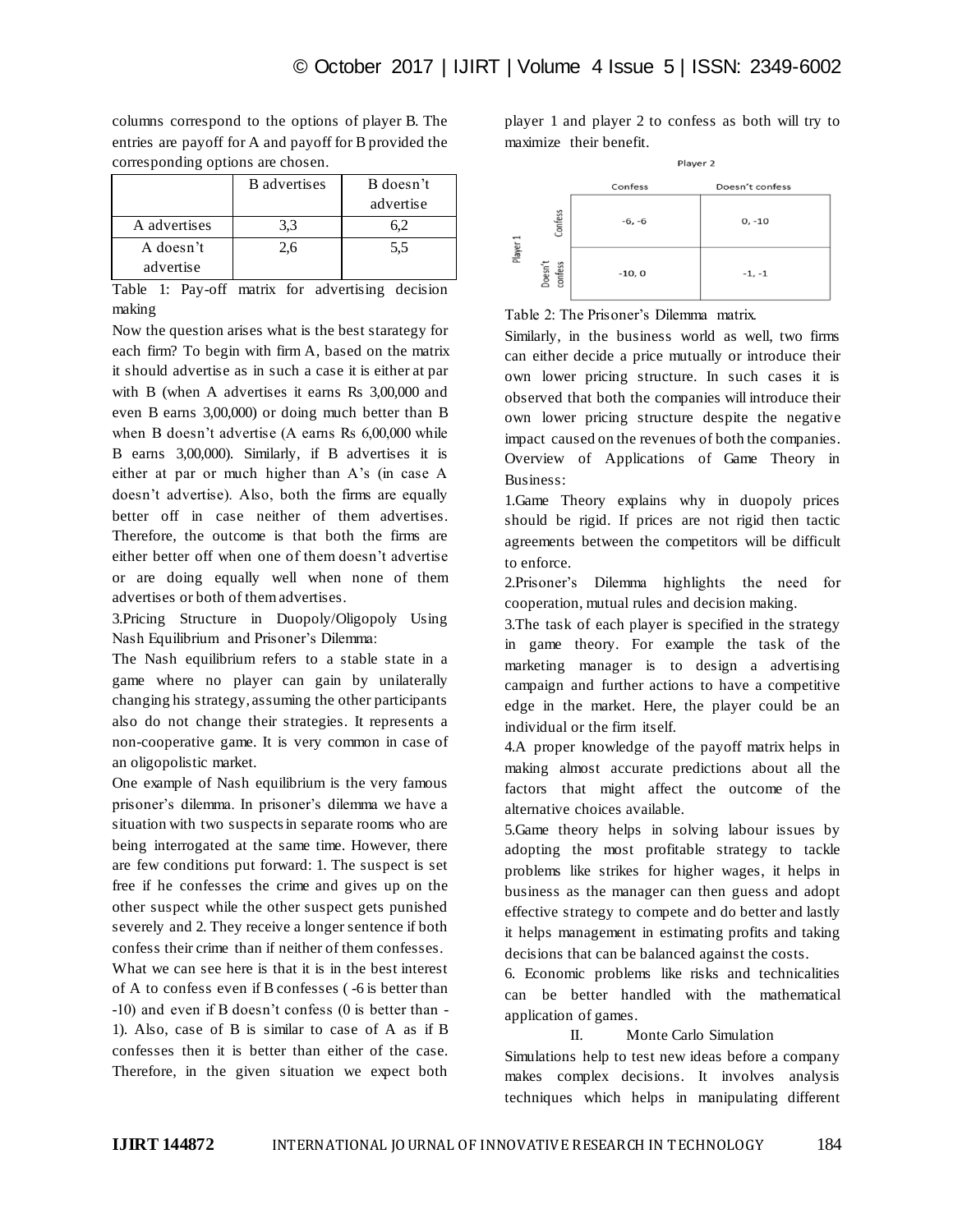parameters to discover opportunities for improvement. Simulations give a view of what might happen if certain action is taken and these results can be helpful in managing risk and in making better choices.

Monte Carlo simulation plays a vital role in commercial applications which includes marketing and customer relationship management. It can be applied in diverse areas such as market sizing, customer lifetime value measurement and customer service management.

Monte Carlo simulation provides a range of possibilities and probabilities that might occur for a particular action. It shows all possible outcomes example outcome of choosing an aggressive portfolio over a conservative portfolio or over a moderate portfolio.

For example – there is a change in the old system that interacts with a lot of users and is replacing the old system. Monte Carlo simulation can be helpful in the following ways:

1.A sample study to estimate cost, time and other expenses associated with migration of users to a new business system which will help in identifying problem areas and also if any additional resources are required.

2.The previous testing data can be helpful in estimating the maximum and minimum amount of time required.

3.The simulation can be fairly accurate in providing the likely result of the whole project, timing and costs based on historical data and sample study of the company.

Simulation is a very potent, flexible and therefore a commonly employed quantitative tool for solving decision making problems.

Overview of Applications of Monte Carlo in Business:

1.Training – a training simulation helps in experiencing complex situations while trying out new techniques with a realistic picture of events. For example: to upgrade to new software's the employees have to first learn and practice before they can actually start working on it.

2.Improvement of Processes – simulations are very helpful in analysing business practices to monitor and improve them. Simulations are helpful as specific details can be worked out and pointed out which can be later worked upon using a different technique in

such a way that small changes create a bigger impact. Also, by laying down the interdependencies and interactions involved, a lot of problems become visible which otherwise go unnoticed.

3.Predicting Results - accurate forecasts about certain conditions and situations can be stimulated using spreadsheets. For example, the trend function can be used to predict the future direction of sales based on the historical sales data.

4.Risk Management – defines the risk the investor is exposed to that is how much he can invest or how much is he in position to lose under certain stimulated circumstances. Monte Carlo simulations are specifically in assessing risk. Using spreadsheets, cash flows, returns and risk of new product introductions can be estimated.

5.Police dispatching and beat design.

6.Location of emergency vehicles like ambulances.

7.Making inventory policy decisions.

8.Evaluation of operating alternatives at airports.

9.In financial planning in both portfolio selection and capital budgeting.

10.Scheduling the production processes.

Phases of the Simulation Process:

1.Definition of the problem and statement of objectives: There are two preliminary tasks that have to be performed which are collection of data and selection of means by which simulation activity will replicate the random behaviour of the real world. To identify and clearly define the problem and list of objectives the solution is intended to achieve. A clear statement facilitates development of an appropriate model and provides basis for evaluation of the simulation results. The scope and level of detail in simulation is important as it influences the chances that the simulation model will accomplish the objective.

2.Construction of an appropriate model: A simulation model may be physical or mathematical model, a mental conception, or a combination. Example of a physical model- a scale down model of an aeroplane or ship constructed out of wood or other material. Since physical models are expensive to build, mathematical models are preferred. Such models involve mathematical symbols or equations used to represent relationship in the system.

3.Experimentation with the model constructed: If the model is deterministic with all its parameters known and constant, then only a single run would suffice.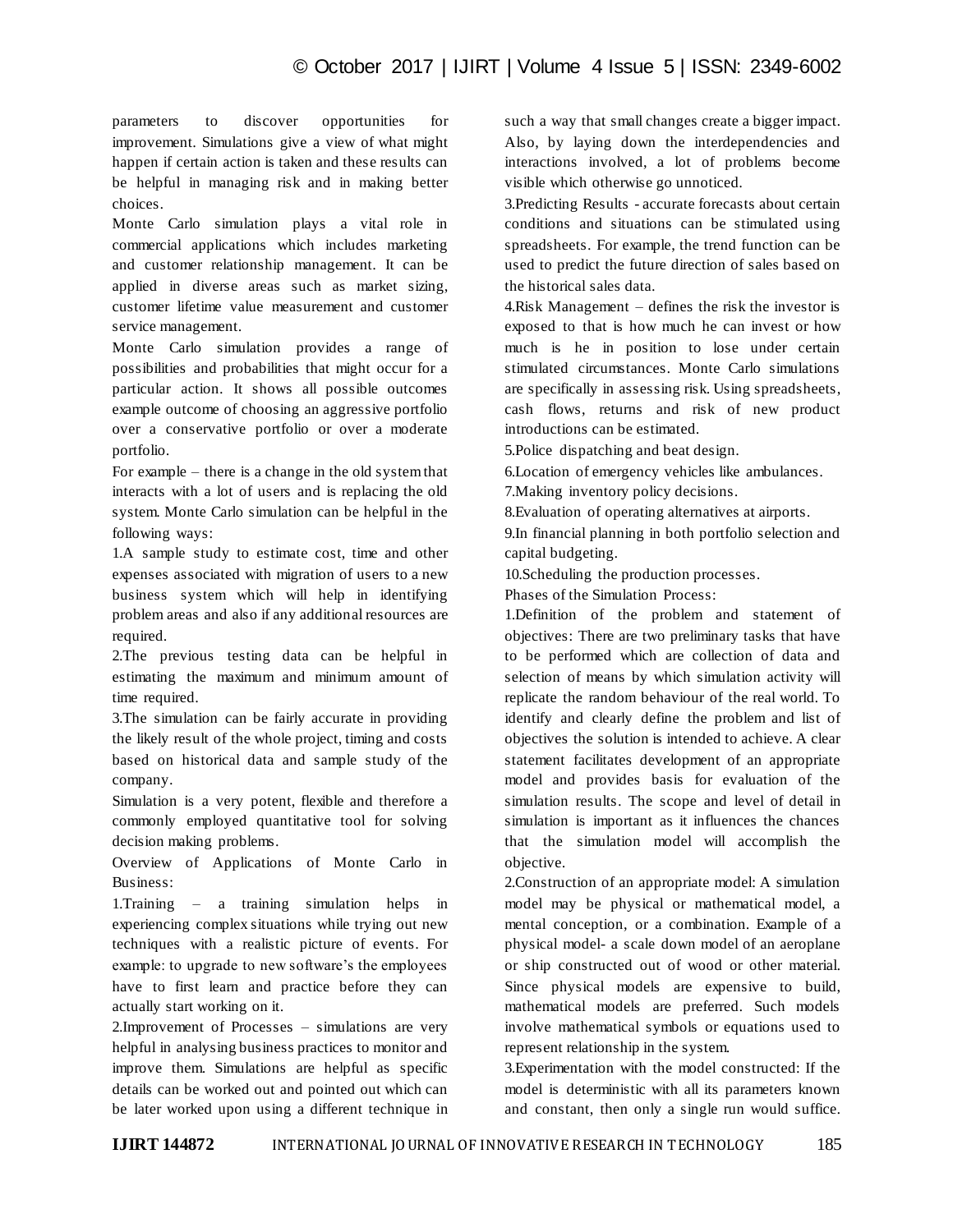However, if the model is stochastic in nature, with the parameters subject to random variation, then a number of runs would be needed to get a clear picture of the model performance. Greater the variability inherent in the simulation, larger would be the simulation runs needed to obtain a reasonable degree of confidence that the results are truly indicative of system behaviour.

4. Evaluation of the results of simulation: The steps involves interpretation and analysis of the results of the runs. The interpretation of results depends upon the extent to which simulation model portrays the reality. Closer the approximation of the real system by the simulation model, lesser will be the need for adjusting the results and also lesser will be the risk inherent in applying the results.

Application in making crucial product decisions:

Explained via an illustration:

The tit-fit scientific laboratory is engaged in producing different types of high class equipment for use in science laboratories. The company has two different assembly lines to produce the most popular product pressure. The processing time for each of the assembly lines is regarded as a random variable and is described by following distribution:

| Process time | Assembly A1                | Assembly A2 |
|--------------|----------------------------|-------------|
| (minutes)    |                            |             |
| 10           | .10                        | .20         |
| 11           | .15                        | .40         |
| 12           | .40                        | .20         |
| 13           | .25                        | .15         |
| 14           | .10                        | .05         |
|              | $T_2$ $\sim$ 1.4 $\sim$ 2. |             |

Table 3

Using the following random numbers, generate data on the process time for 15 units of the item and compute the expected process time for the product.

| 8343 | 3602 | 7505 | 7428 |
|------|------|------|------|
| 1183 | 9445 | 0089 | 3424 |
| 1915 | 5415 | 0880 | 9309 |
|      |      |      |      |

In stage 1, we assign random number intervals to the processing time on each of the assemblies.

| Time(mts) | Assembly A1 |          |                    | Assembly A2 |          |                    |  |
|-----------|-------------|----------|--------------------|-------------|----------|--------------------|--|
|           | Prob        | cum Prob | <b>RN</b> Interval | Prob        | cum Prob | <b>RN</b> Interval |  |
| 10        | 0.10        | 0.10     | $00 - 09$          | 0.20        | 0.20     | $00 - 19$          |  |
| 11        | 0.15        | 0.25     | $10 - 24$          | 0.40        | 0.60     | $20 - 59$          |  |
| 12        | 0.40        | 0.65     | $25 - 64$          | 0.20        | 0.80     | 60-79              |  |
| 13        | 0.25        | 0.90     | 65-89              | 0.15        | 0.95     | 80-94              |  |
| 14        | 0.10        | 1.00     | 90-99              | 0.05        | 1.00     | 95-99              |  |

Table 4: Random interval table.

The simulation worksheet given below shows the simulated data on the process times. Thus, the random numbers for the first unit are 41 and 34, respectively, for the assemblies A1 and A2. From the above table we observe that the times corresponding to these are 12 d 11 minutes respectively. Thus, the total time required for the unit is 23 minutes. In the same way the time for other 14 units are determined and shown in the last column. The expected completion time for a unit works out to be 23.27 minutes.

|                         | simulation worksheet |      |                 |      |                        |
|-------------------------|----------------------|------|-----------------|------|------------------------|
|                         | assembly A1          |      | assembly A2     |      | total time(mts)        |
|                         | <b>R</b> Number      | time | <b>R</b> Number | time |                        |
| $\mathbf{1}$            | 41                   | 12   | 34              | 11   | 23                     |
| $\overline{a}$          | 74                   | 13   | 76              | 12   | 25                     |
| $\overline{\mathbf{3}}$ | 49                   | 12   | 43              | 11   | 23                     |
| $\overline{a}$          | 83                   | 13   | 43              | 11   | 24                     |
| 5                       | 11                   | 11   | 83              | 13   | 24                     |
| 6                       | 19                   | 11   | 15              | 10   | 21                     |
| $\overline{z}$          | 36                   | 12   | $\overline{2}$  | 10   | 22                     |
| 8                       | 94                   | 14   | 45              | 11   | 25                     |
| $\mathbf{q}$            | 54                   | 12   | 15              | 10   | 22                     |
| 10                      | 75                   | 13   | $\overline{5}$  | 10   | 23                     |
| 11                      | $\circ$              | 10   | 89              | 13   | 23                     |
| 12                      | 8                    | 10   | 80              | 13   | 23                     |
| 13                      | 74                   | 13   | 28              | 11   | 24                     |
| 14                      | 34                   | 12   | 24              | 11   | 23                     |
| 15                      | 93                   | 14   | $\mathbf{9}$    | 10   | 24                     |
|                         |                      |      |                 |      | expected time = 349/15 |
|                         |                      |      |                 |      | 23.27                  |

Table 5: Simulation worksheet

Conclusions and Recommendations:

As is evident from the analysis in this paper, Operations Research techniques particularly Monte Carlo Simulation and Game Theory can be leveraged by modern-day businesses and incorporated in almost all their day to day activities.

Businesses are recommended to:

-Discourage use of simple mathematical equations and resort to use of Monte Carlo Simulation and other simulation techniques for prediction specifically Finance firms involving risk management and qualitative analysis.

-To surge competitive advantage, firms should actively use Nash Equilibrium and other popular Game Theory strategies to make wise advertising decisions.

-Modernisation of Monte Carlo Simulation: In the current age, with the advent of Big Data, Data Mining and Data Analytics, there is an abundance of available data figures which businesses can input in the simulation technique instead of using randomly chosen variables. Using this accurate data would lead to more accurate predictions.

# CITATIONS, BIBLIOGRAPHY AND WEBLIOGRAPHY

[1] (British operational research in World War II , Joseph F. Mc Closkey ,